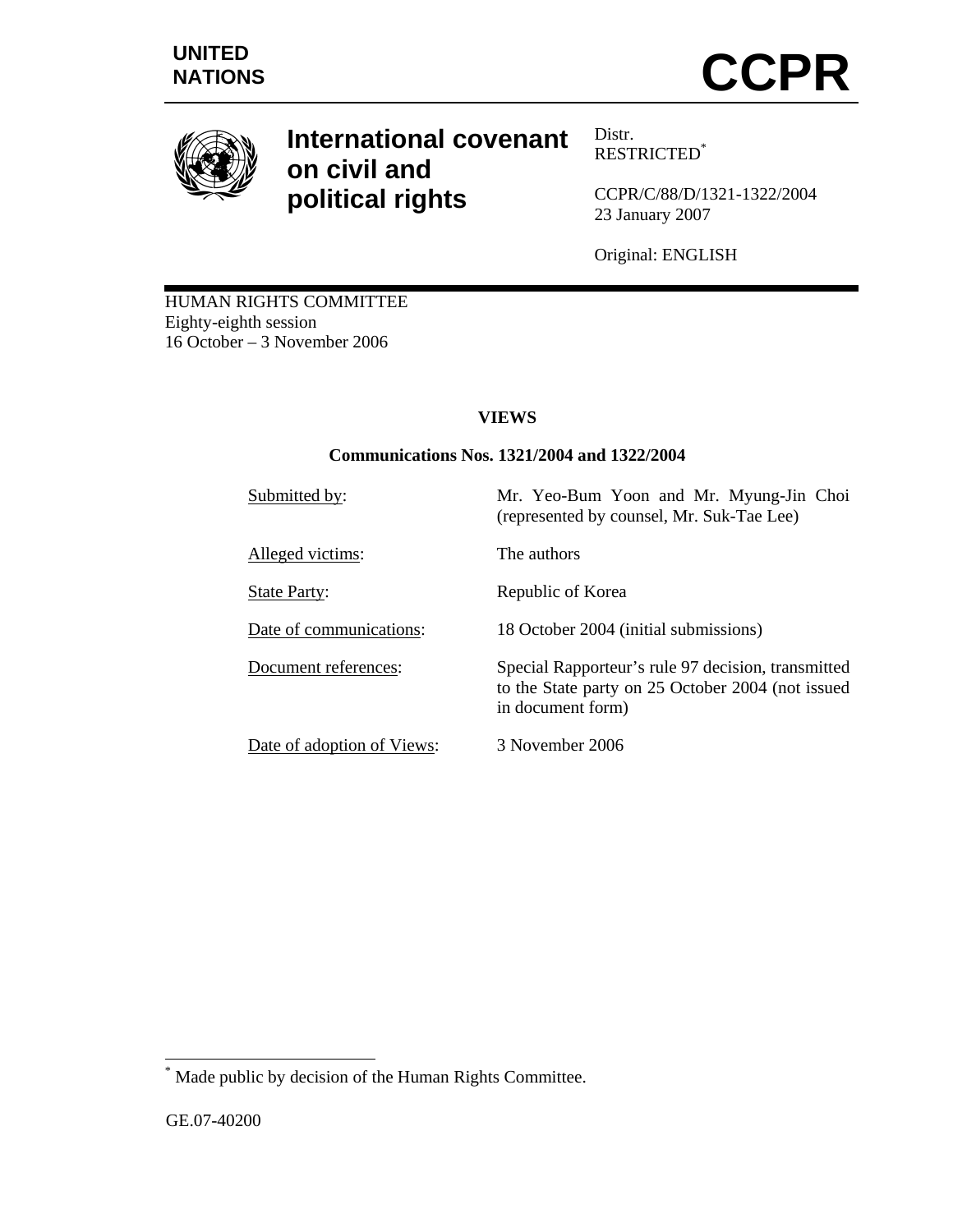*Subject matter:* Conscientious objection on the basis of genuinely-held religious beliefs to enlistment in compulsory military service

 *Procedural issues:* Joinder of communications

 *Substantive issues:* Freedom to manifest religion or belief – permissible limitations on manifestation

 *Articles of the Optional Protocol:* None

 *Articles of the Covenant:* 18, paragraphs 1 and 3

 On 3 November 2006, the Human Rights Committee adopted the annexed text as the Committee's Views, under article 5, paragraph 4, of the Optional Protocol in respect of communications Nos. 1321/2004 and 1322/2004.

## [ANNEX]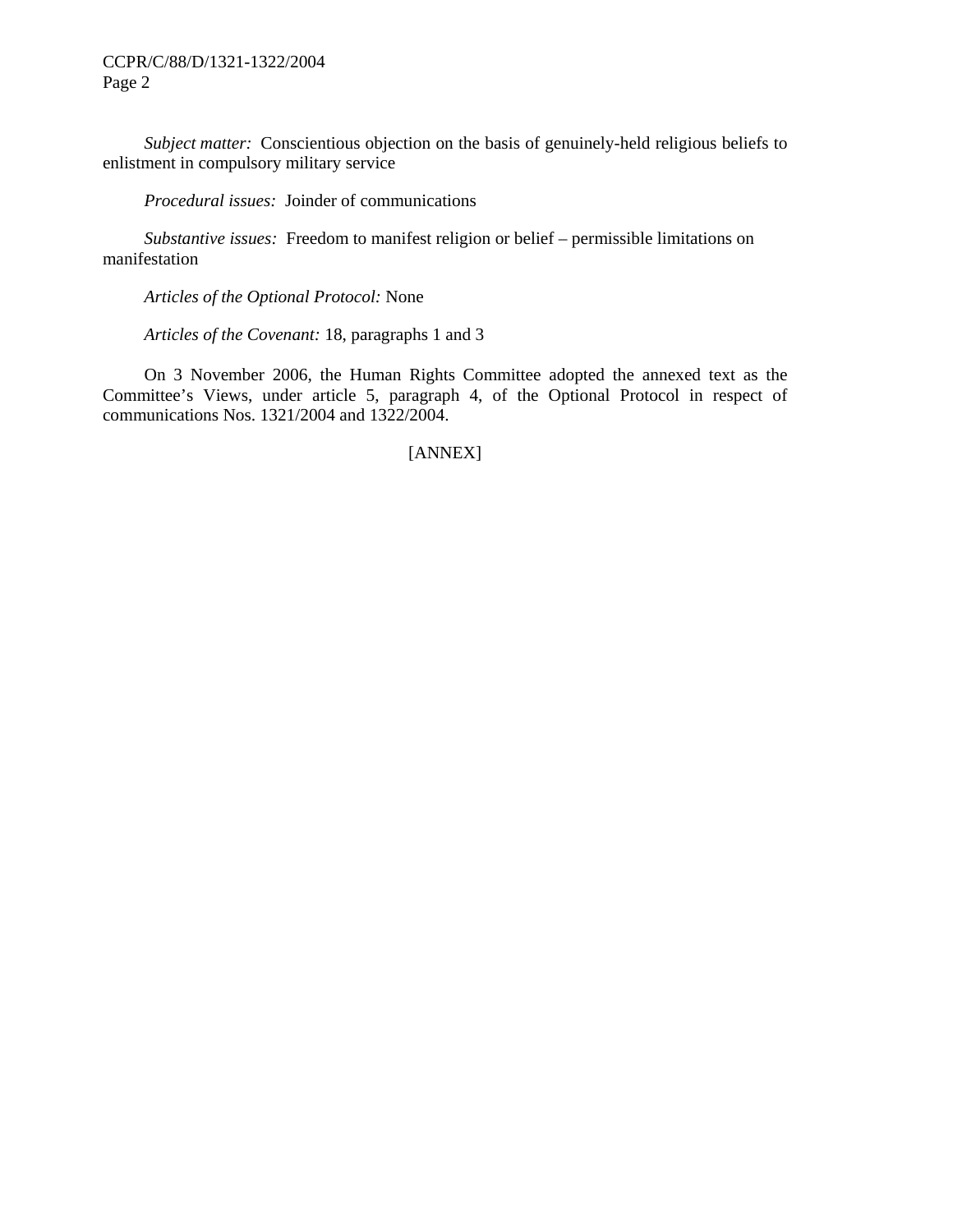#### **ANNEX**

Views of the Human Rights Committee under article 5, paragraph 4, of the Optional Protocol to the International Covenant on Civil and Political rights

Eighty-eighth session

concerning

#### **Communications Nos. 1321/2004 and 1322/2004\***

| Submitted by:           | Mr. Yeo-Bum Yoon and Mr. Myung-Jin Choi<br>(represented by counsel, Mr. Suk-Tae Lee) |
|-------------------------|--------------------------------------------------------------------------------------|
| Alleged victims:        | The authors                                                                          |
| <b>State Party:</b>     | Republic of Korea                                                                    |
| Date of communications: | 18 October 2004 (initial submissions)                                                |

 The Human Rights Committee, established under article 28 of the International Covenant on Civil and Political Rights,

Meeting on 3 November 2006,

 Having concluded its consideration of communications Nos. 1321/2004 and 1322/2004, submitted to the Human Rights Committee on behalf of Yeo-Bum Yoon and Myung-Jin Choi under the Optional Protocol to the International Covenant on Civil and Political Rights,

 Having taken into account all written information made available to it by the authors of the communication and the State party,

Adopts the following:

 $\overline{a}$ 

#### **Views under article 5, paragraph 4, of the Optional Protocol**

1.1 The authors of the communications, both initially dated 18 October 2004, are Mr. Myung-Jin Choi and Mr. Yeo-Bum Yoon, nationals of the Republic of Korea, born on 27 May 1981 and 3 May 1980, respectively. The authors claim to be victims of a breach by the Republic of Korea

<sup>\*</sup> The following members of the Committee participated in the examination of the present communication: Mr. Abdelfattah Amor, Mr. Nisuke Ando, Mr. Prafullachandra Natwarlal Bhagwati, Mr. Alfredo Castillero Hoyos, Ms. Christine Chanet, Mr. Edwin Johnson, Mr. Walter Kälin, Mr. Ahmed Tawfik Khalil, Mr. Rajsoomer Lallah, Ms. Elisabeth Palm, Mr. Rafael Rivas Posada, Sir Nigel Rodley, Mr. Ivan Shearer, Mr. Hipólito Solari-Yrigoyen, Ms. Ruth Wedgwood and Mr. Roman Wieruszewski.

The texts of two individual opinions signed by Committee members Mr. Hipólito Solari-Yrigoyen and Ms. Ruth Wedgwood are appended to the present document.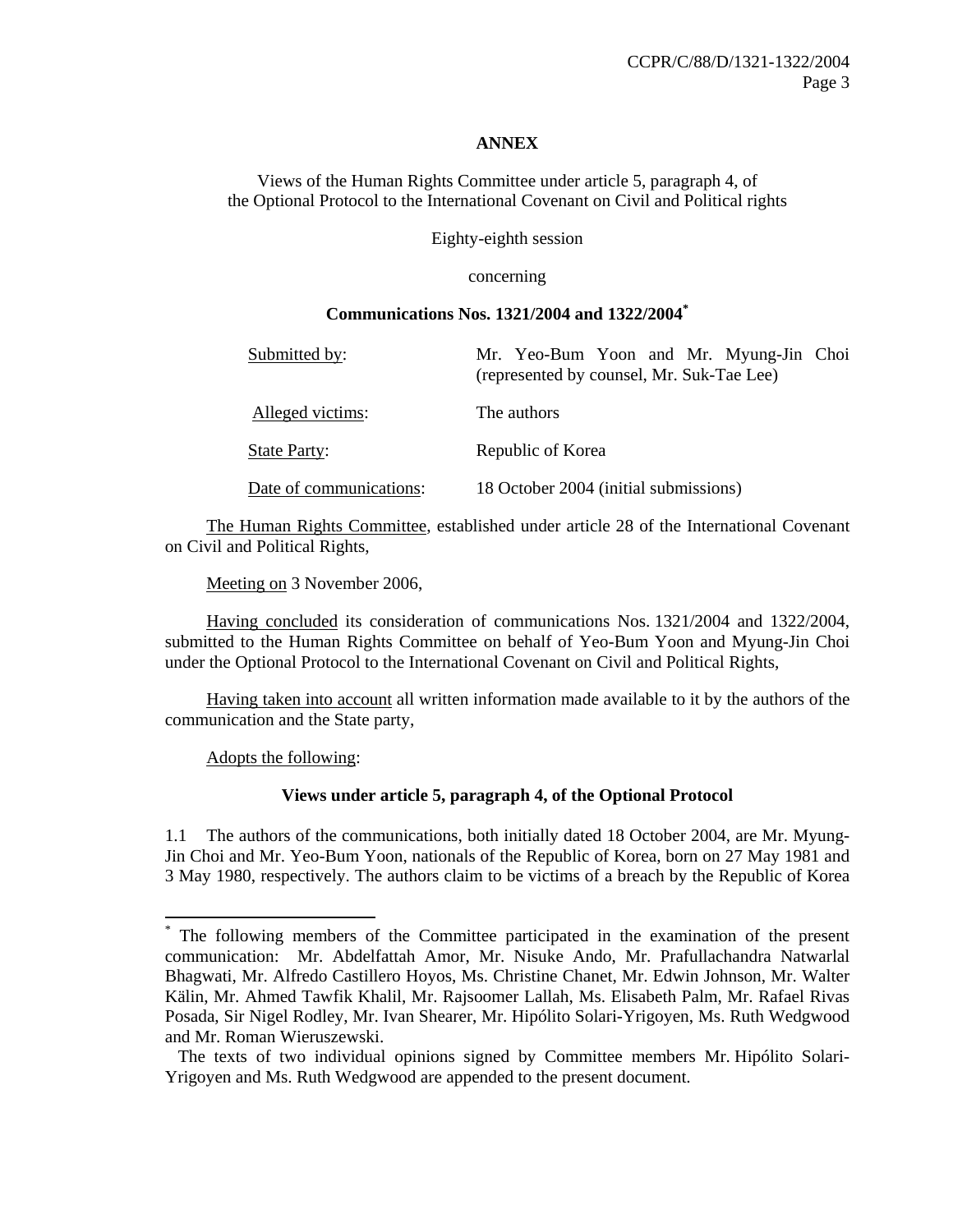of article 18, paragraph 1, of the Covenant. The authors are represented by counsel, Mr. Suk-Tae Lee.

1.2 Pursuant to Rule 94, paragraph 2, of the Committee's Rules of Procedure, the two communications are joined for decision in view of the substantial factual and legal similarity of the communications.

## **The facts as presented by the authors**

#### *Mr. Yoon's case*

2.1 Mr. Yoon is a Jehovah's Witness. On 11 February 2001, the State party's Military Power Administration sent Mr. Yoon a notice of draft for military service. On account of his religious belief and conscience, Mr. Yoon refused to be drafted within the prescribed period of time, whereupon he was arrested and charged under article  $88$  (section 1) of the Military Service Act.<sup>1</sup> In February 2002, Mr. Yoon was bailed.

2.2 On 13 February 2004, the Eastern Seoul District Court convicted Mr. Yoon as charged and sentenced him to one and a half years of imprisonment. On 28 April 2004, the First Criminal Division of the Eastern Seoul District Court upheld the conviction and sentence, reasoning *inter alia*:

*"…it cannot be said that an internal duty of acting according to one's conscience motivated by an individual belief is greater in value than the duty of national defence, which is essential to protect the nation's political independence and its territories, the people's life, body, freedom and property. Furthermore, since whether there is an expectancy for compliance or not must be determined based on specific actors but on the average person in society, so-called "conscientious decisions", where one objects to the duty of military service set by the law on grounds of religious doctrine, cannot justify acts of objection to military service in violation of established law."* 

2.3 On 22 July 2004, a majority of the Supreme Court in turn upheld both the conviction and sentence, reasoning, *inter alia*:

*"if [Mr. Yoon's] freedom of conscience is restricted when necessary for national security, the maintenance of law and order or for public welfare, it would be a constitutionally permitted restriction …. Article 18 of the [Covenant] appears to provide essentially the same laws and protection as Article 19 (freedom of conscience) and Article 20 (freedom of religion) of the Korean Constitution. Thus, a* 

-

<sup>&</sup>lt;sup>1</sup> Article 88 of the Military Service Act provides as follows:

<sup>&</sup>quot;**Evasion of Enlistment** 

<sup>(1)</sup> Persons who have received a notice of enlistment or a notice of call (including a notice of enlistment through recruitment) in the active service, and who fails to enlist in the army or to comply with the call, even after the expiration of the following report period from the date of enlistment or call, without any justifiable reason, shall be punished by imprisonment for not more than three years: 1. Five days in cases of enlistment in active service [….]"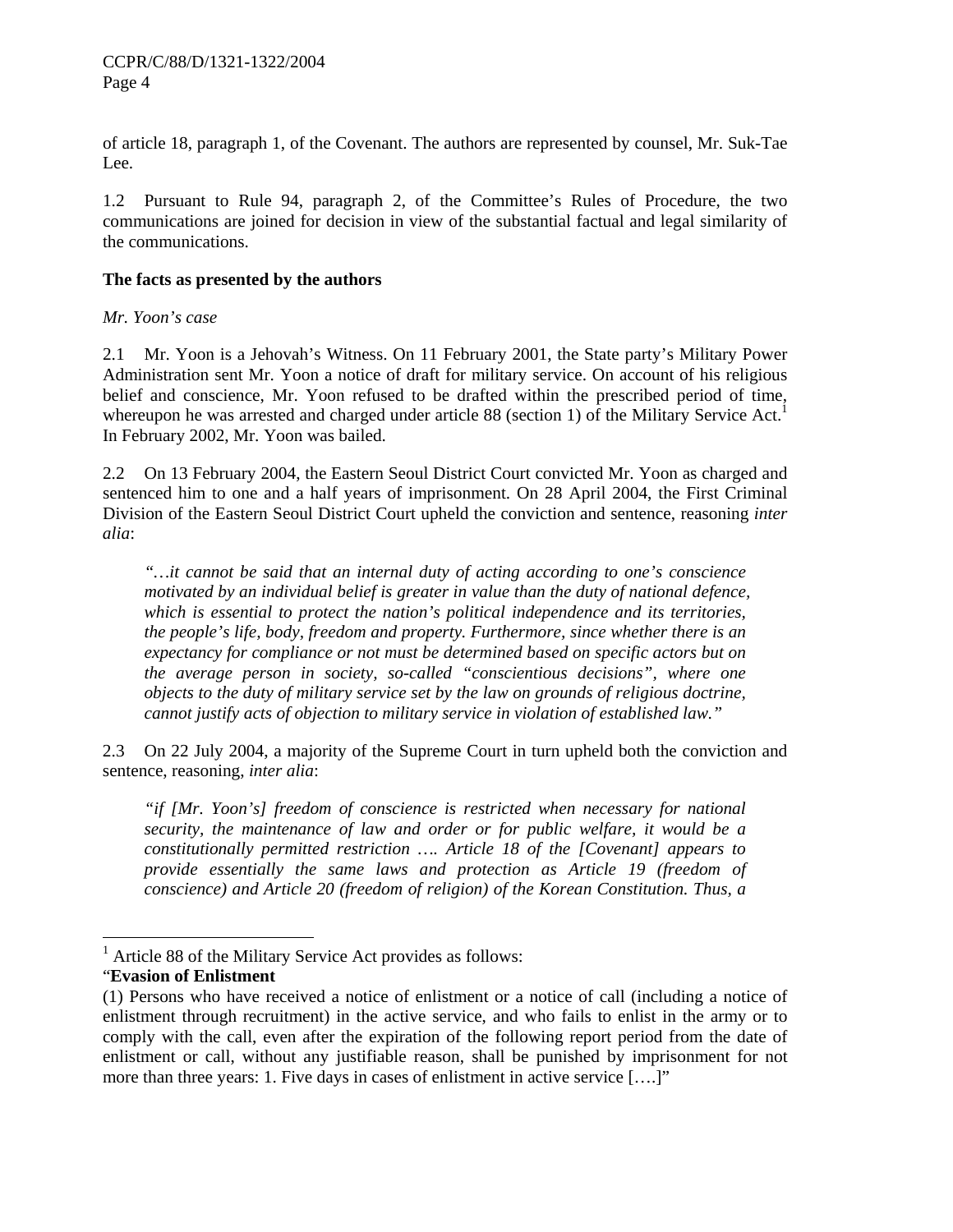*right to receive an exemption from the concerned clause of the Military Service Act does not arise from Article 18 of the [Covenant]."* 

2.4 The dissenting opinion, basing itself on resolutions of the (then) UN Commission on Human Rights calling for institution of alternative measures to military service as well as on broader State practice, would have held that genuinely-held conscientious objection amounted to "justifiable reasons", within the meaning of Article 88(1) of the Military Services Act, allowing for exemption from military service.

# *Mr. Choi's case*

2.5 Mr. Choi is also a Jehovah's Witness. On 15 November 2001, the State party's Military Power Administration sent Mr. Choi a notice of draft. On account of his religious belief and conscience, Mr. Choi refused to be drafted within the prescribed period of time, whereupon he was arrested and charged under article 88 (section 1) of the Military Service Act.<sup>2</sup>

2.6 On 13 February 2002, the Eastern Seoul District Court convicted Mr. Choi as charged and sentenced him to one and a half years of imprisonment. On 28 February 2002, Mr. Yoon was bailed. On 28 April 2004 and on 15 July 2004, the First Criminal Division of the Eastern Seoul District Court and the Supreme Court, respectively, upheld the conviction and sentence, on the basis of the same reasoning described above with respect to Mr. Yoon.

# *Subsequent events*

2.7 On 26 August 2004, in a case unrelated to Messrs. Yoon or Choi, the Constitutional Court rejected, by a majority, a constitutional challenge to article 88 of the Military Service Act on the grounds of incompatibility with the protection of freedom of conscience protected under the Korean Constitution. The Court reasoned, *inter alia*:

*"the freedom of conscience as expressed in Article 19 of the Constitution does not grant an individual the right to refuse military service. Freedom of conscience is merely a right to make a request to the State to consider and protect, if possible, an individual's conscience, and therefore is not a right that allows for the refusal of one's military service duties for reasons of conscience nor does it allow one to demand an alternative service arrangement to replace the performance of a legal duty. Therefore the right to request alternative service arrangement cannot be deduced from the freedom of conscience. The Constitution makes no normative expression that grants freedom of expression a position of absolute superiority in relation to military service duty. Conscientious objection to the performance of military service can be recognised as a valid right if and only if the Constitution itself expressly provides for such a right".* 

2.8 While accordingly upholding the constitutionality of the contested provisions, the majority directed the legislature to study means by which the conflict between freedom of conscience and the public interest of national security could be eased. The dissent, basing itself on the Committee's General Comment No. 22, the absence of a reservation by the State party to article

 $\frac{2}{2}$  Ibid.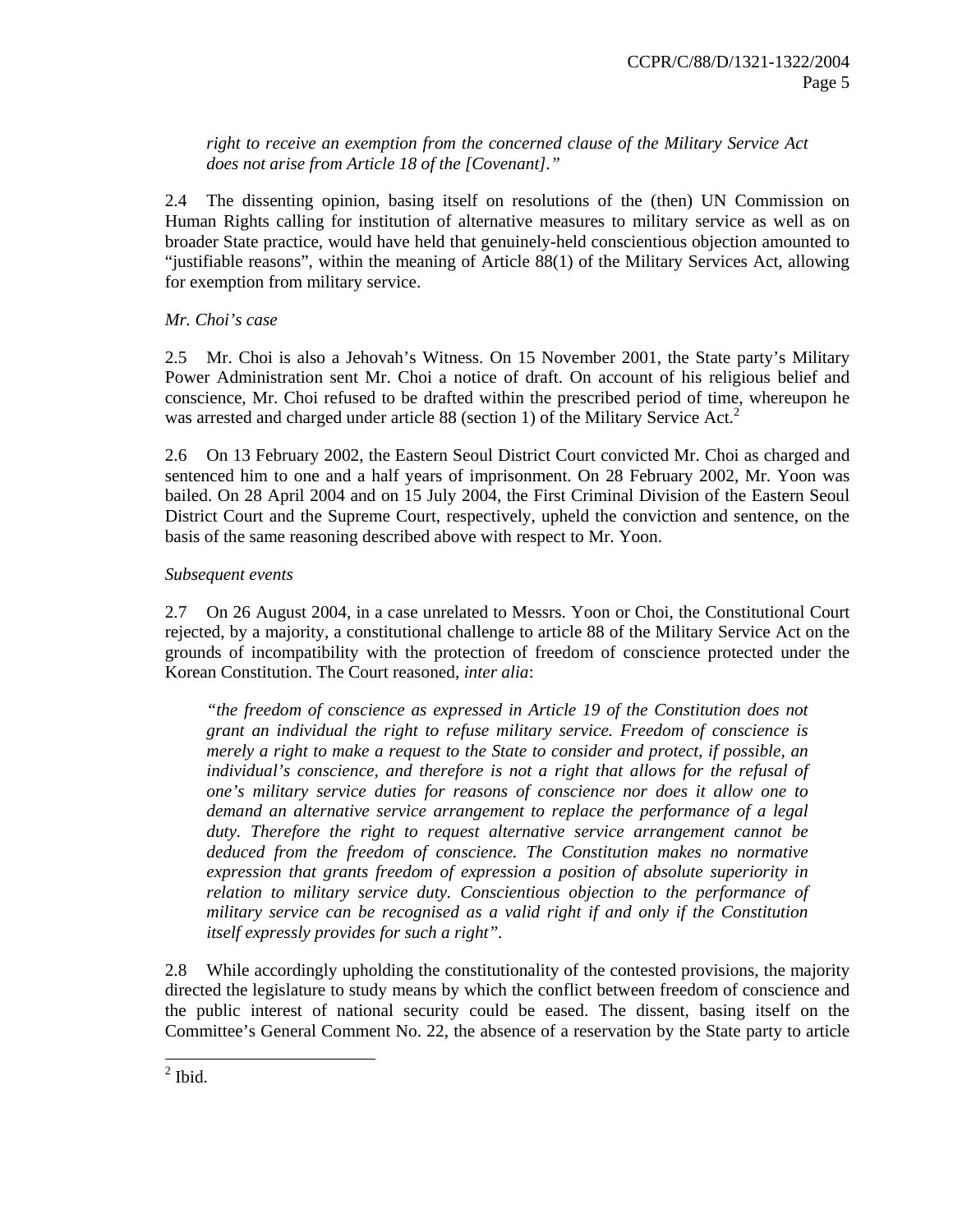18 of the Covenant, resolutions of the (then) UN Commission on Human Rights and State practice, would have found the relevant provisions of the Military Services Act unconstitutional, in the absence of legislative effort to properly accommodate conscientious objection.

2.9 Following the decision, the authors state that some 300 conscientious objectors whose trials had been stayed were being rapidly processed. Accordingly, it was anticipated that by the end of 2004, over 1,100 conscientious objectors would be imprisoned.

# **The complaint**

3. The authors complain that the absence in the State party of an alternative to compulsory military service, under pain of criminal prosecution and imprisonment, breaches their rights under article 18, paragraph 1, of the Covenant.

#### **The State party's submissions on admissibility and merits**

4.1 By submission of 2 April 2005, the State party submits that neither communication has any merit. It notes that article 18 provides for specified limitations, where necessary, on the right to manifest conscience. Although article 19 of the State party's Constitution protects freedom of conscience, article 37(2) provides that: "The freedoms and rights of citizens may be restricted by Act only when necessary for national security, the maintenance of law and order or for public welfare …. Even when such restriction is imposed, no essential aspect of the freedom or right shall be violated." Accordingly, the Constitutional Court ruled that "the freedom of conscience prescribed in Article 19 of the Constitution does not grant one the right to object to fulfilling one's military service duty" based on limitations of principle that all basic rights must be exercised within the boundary of enabling pursuit of civic engagement and keeping the nation's 'law order' intact. Hence, the freedom to manifest one's conscience may be restricted by law when it is harmful to public safety and order in pursuing civic engagement or when it threatens a nation's 'law order'.

4.2 The State party argues that in view of its specific circumstances, conscientious objection to military service needs to be restricted as it may incur harm to national security. Unlike the freedom to form or determine inner conscience, the freedom to object to fulfilling military service duty for reasons of religion may be restricted, as recognised in article 18 of the Covenant, for public causes in that it manifests or realizes one's conscience through passive nonperformance.

4.3 Under the specific security circumstances facing a hostile Democratic People's Republic of Korea (DPRK), the State party, as the world's sole divided nation, adopted the Universal Conscription System, which recognises all citizens' obligation to military service. Thus, the equality principle of military service duty and responsibility carries more meaning in the State party than in any other country. Considering the strong social demand and anticipation for the equality of the performance of military service duty, allowing exceptions to military service duty may prevent social unification, greatly harming national security by eroding the basis of the national military service system – the Universal Conscription System – especially considering the social tendency of attempting to evade military service duty by using any and every means.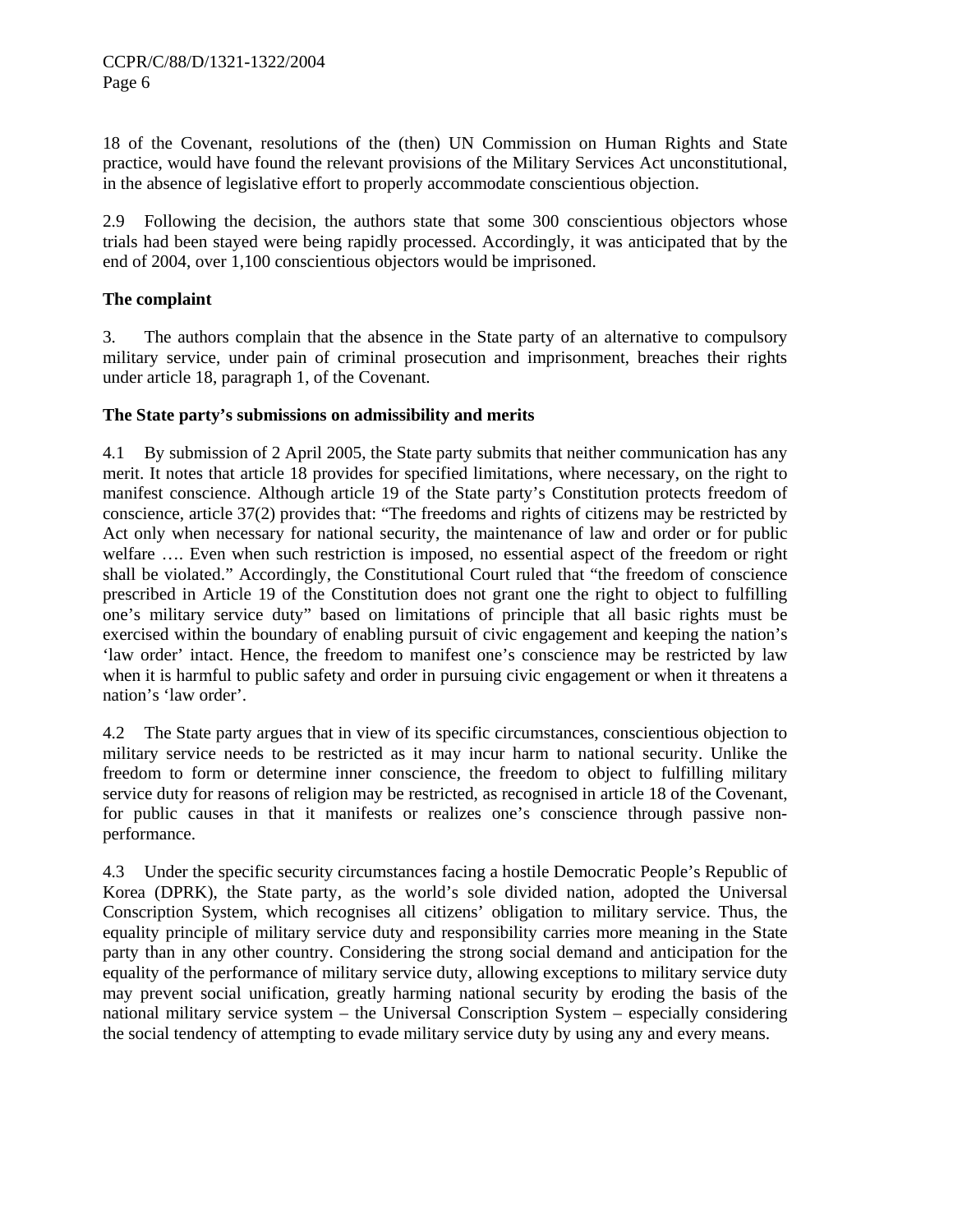4.4 The State party argues that a nation's military service system is directly linked to issues of national security, and is a matter of legislative discretion vested in the lawmakers for the creation of the national army with the maximum capabilities for national defence, after considering a nation's geopolitical stance, internal and external security conditions, economic and social state and national sentiment, along with several other factors.

4.5 The State party contends that given its security conditions, the demand for equality in military service and various concomitant restricting elements in adopting an alternative service system, it is difficult to argue that it has reached the stage of improved security conditions that would allow for limitations to military service, as well as the formation of national consensus.

4.6 The State party concludes that the prohibition of conscientious objection to military service is justified by its specific security and social conditions, which makes it difficult to conclude that the decision violates the essential meaning of the freedom of conscience set out in paragraph 3 of article 18 of the Covenant. Considering the State party's security conditions, the demand for equality in military service duty, and the absence of any national consensus, along with various other factors, the introduction of any system of alternative service is unlikely.

#### **The authors' comments on the State party's submission**

5.1 By letter of 8 August 2005, the authors responded to the State party's submissions. They note that the State party does not identify which of the permissible restrictions in section 3 of article 18 is invoked, though accept that the general import of argument is on "public safety or order". Here, however, the State party has not identified why conscientious objectors can be considered to harm public safety or order. Strictly speaking, as conscientious objection has never been allowed, the State party cannot determine whether or not any such danger in fact exists.

5.2 The authors note a vague fear on the State party's part that allowing conscientious objection would threaten universal conscription. But such a fear cannot justify the severe punishments meted out under the Military Service Act to thousands of objectors and the discrimination faced by objectors after their release from prison. In any event, the authors question the real value of conscience, if it must be kept internal to oneself and not expressed outwardly. The authors note the long history, dating from the Roman Republic, of conscientious objection and the pacifist rejection of violence of objectors. Referring to the Committee's General Comment No. 22, the authors argue that conscientious objectors, far from threatening public safety or order or others' rights, in fact strengthens the same, being a noble value based on deep and moral reflection.

5.3 On the aspect of the threat posed by the DPRK, the authors note that the State party's population is almost twice as large, its economy thirty times as large and its annual military spending over the last decade nearly ten times as large as that of its northern neighbour. That country is under constant satellite surveillance, and is suffering a humanitarian crisis. By contrast, the State party fields almost 700,000 soldiers, and 350,000 young people perform military service each year. The number of 1,053 imprisoned objectors, as of 11 July 2005, is a very small number incapable of adversely affecting such military power. Against this background, it is unreasonable to argue that the threat posed by the DPRK is sufficient justification for the punishment of conscientious objectors.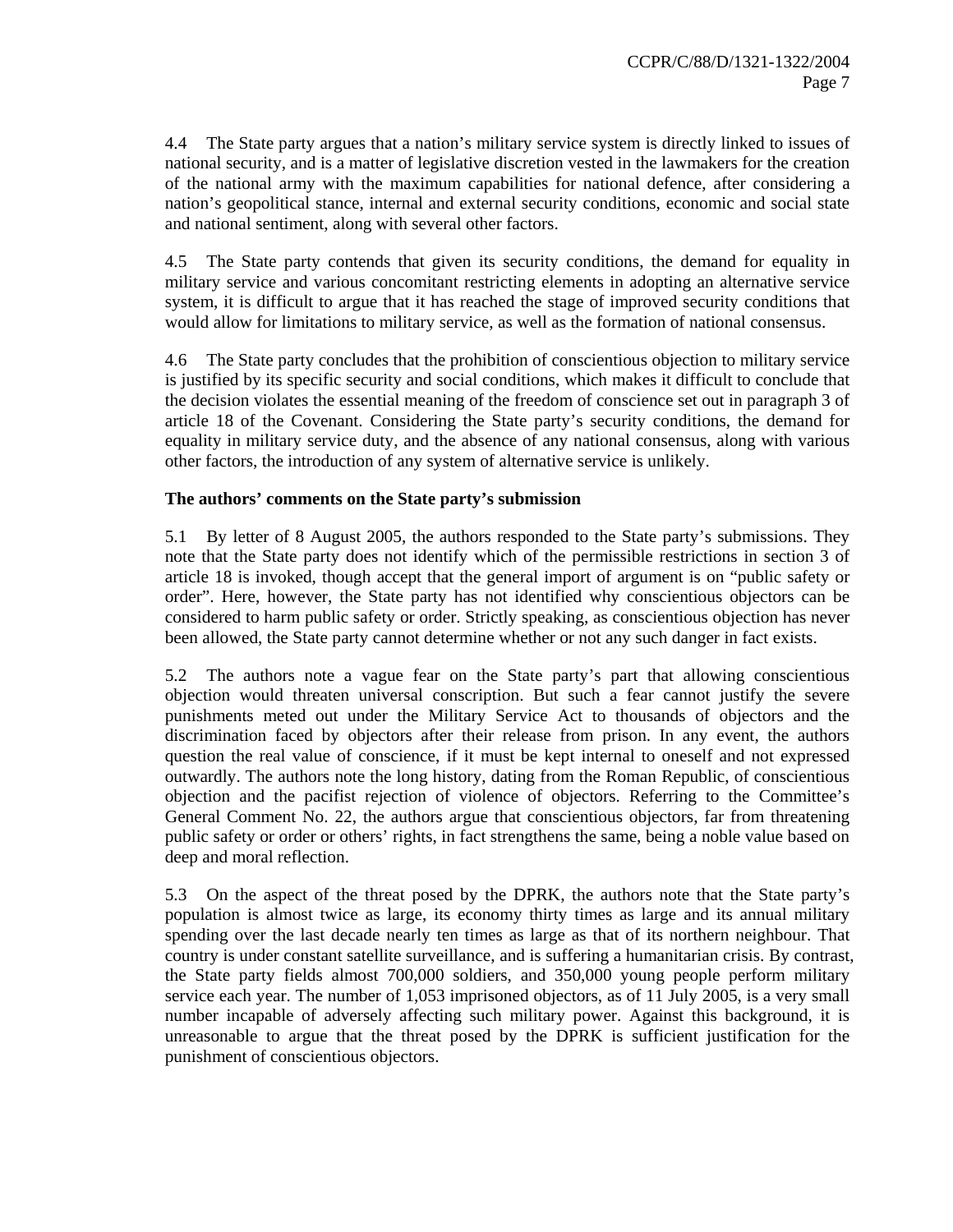5.4 On the issue of equitability, the authors argue that the institution of alternative service arrangements would preserve this, if necessary by extending the term of the latter kind of service. The authors note the positive experience gained from the recent institution of alternative service in Taiwan, facing at least equivalent external threat to its existence as the State party, and in Germany. Such an institution would contribute to social integration and development and respect for human rights in society. The social tendency to avoid military service, for its part, is unrelated to the objection issue and stems from the poor conditions faced by soldiers. Were these improved, the tendency to avoid service would lessen.

5.5 The authors reject the argument that the introduction of alternative service is at the discretion of the legislative branch, noting that such discretion cannot excuse a breach of the Covenant and in any event little if any work in this direction has been done. Moreover, the State party has not observed its duty as a member of the UN Commission on Human Rights, and, whether deliberately or not, has failed to report to the Committee in its periodic reports on the situation of conscientious objectors.

#### **Supplementary submissions of the State party**

6.1 By submission of 6 September 2006, the State party responded to the authors' submissions with supplementary observations on the merits of the communications. The State party notes that under article 5 of its Constitution, the National Armed Forces are charged with the sacred mission of national security and defence of the land, while article 39 acknowledges that the obligation of military service is an important, indeed one of the key, means of guaranteeing national security, itself a benefit and protection of law. The State party notes that national security is an indispensable precondition for national existence, maintaining territorial integrity and protecting the lives and safety of citizens, while constituting a basic requirement for citizen's exercise of freedom.

 6.2 The State party notes the freedom to object to compulsory military service is subject to express permission of limitations set out in article 18, paragraph 3, of the Covenant. Allowing exceptions to compulsory service, one of the basic obligations imposed on all citizens at the expense of a number of basic rights to protect life and public property, may damage the basis of the national military service which serves as the main force of national defence, escalate social conflict, threaten public safety and national security and, in turn, infringe on the basic rights and freedoms of citizens. Hence, a restriction on the basis of harm to public safety and order or threat to a nation's legal order when undertaken in a communal setting is permissible.

6.3 The State party argues that while it is true that the situation on the Korean peninsula has changed since the appearance of a new concept of national defence and modern warfare, as as well as a military power gap due to the disparities in economic power between North and South, military manpower remains the main form of defence. The prospect of manpower shortages caused by falling birth rates must also be taken into account. Punishing conscientious objectors, despite their small overall number, discourages evasion of military service. The current system may easily crumble if alternative service systems were adopted. In light of past experiences of irregularities and social tendencies to evade military service, it is difficult to assume alternatives would prevent attempts to evade military service. Further, accepting conscientious objection while military manpower remains the main force of national defence may lead to the misuse of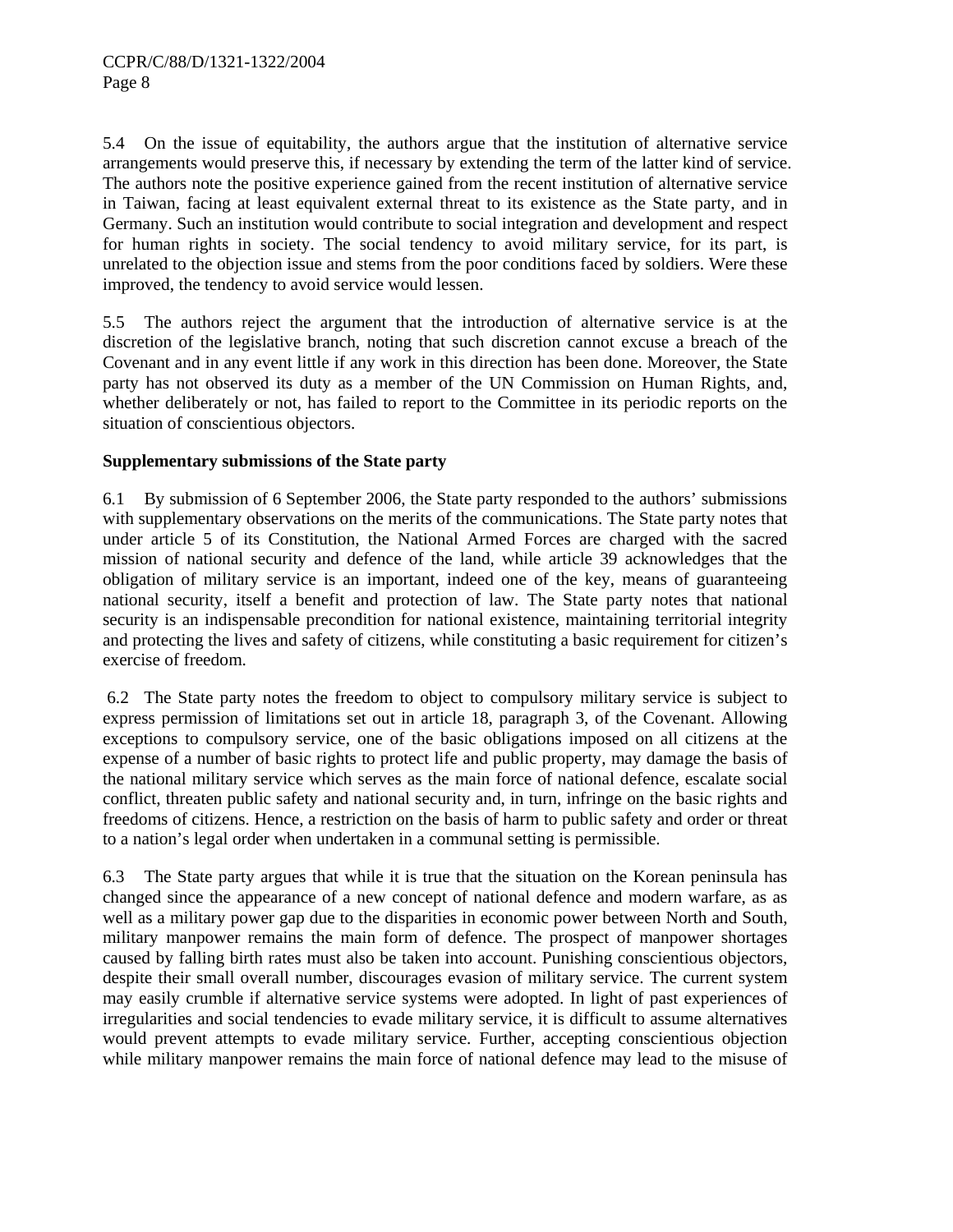conscientious objection as a legal device to evade military service, greatly harming national security by demolishing the conscription basis of the system.

6.4 On the authors' arguments on equality, the State party argues that exempting conscientious objectors or imposing less stringent obligations on them risks violating the principle of equality enshrined in article 11 of the Constitution, breach the general duty of national defence imposed by article 39 of the Constitution and amount to an impermissible awarding of decorations or distinctions to a particular group. Considering the strong social demand and anticipation of equality in performance of military service, allowing exceptions may hinder social unification and greatly harm national capabilities by raising inequalities. If an alternative system is adopted, all must be given a choice between military service and alternative service as a matter of equity, inevitably threatening public safety and order and the protection of basic rights and freedoms. The State party accepts that human rights problems are a major reason for evasion of service and substantially improved barracks conditions. That notwithstanding, the two year length of service – significantly longer than that in other countries – continues to be a reason for evasion unlikely to fade even with improved conditions and the adoption of alternative service.

6.5 On the authors' arguments as to international practice, the State party notes that Germany, Switzerland and Taiwan accept conscientious objection and provide alternative forms of service. It had contacted system administrators in each country and gathered information on the respective practices through research and seminars, keeping itself updated on an ongoing basis on progress made and reviewing the possibility of its own adoption. The State party notes however that the introduction of alternative arrangements in these countries was adopted under their own particular circumstances. In Europe, for example, alternative service was introduced in a general shift from compulsory to volunteer military service post-Cold War, given a drastic reduction in the direct and grave security threat. Taiwan also approved conscientious objection in 2000 when over-conscription became a problem with the implementation in 1997 of a manpower reduction policy. The State party also points out that in January 2006, its National Human Rights Commission devised a national action plan for conscientious objection, and the Government intends to act on the issue.

#### **Issues and proceedings before the Committee**

#### **Consideration of admissibility**

7.1 Before considering any claims contained in a communication, the Human Rights Committee must, in accordance with article 93 of its rules of procedure, decide whether or not it is admissible under the Optional Protocol to the Covenant.

7.2 In the absence of objection by the State party to the admissibility to the communication, as well as any reasons suggesting that the Committee should *proprio motu*, declare the communication inadmissible in whole or in part, the Committee declares the claim under article 18 of the Covenant admissible.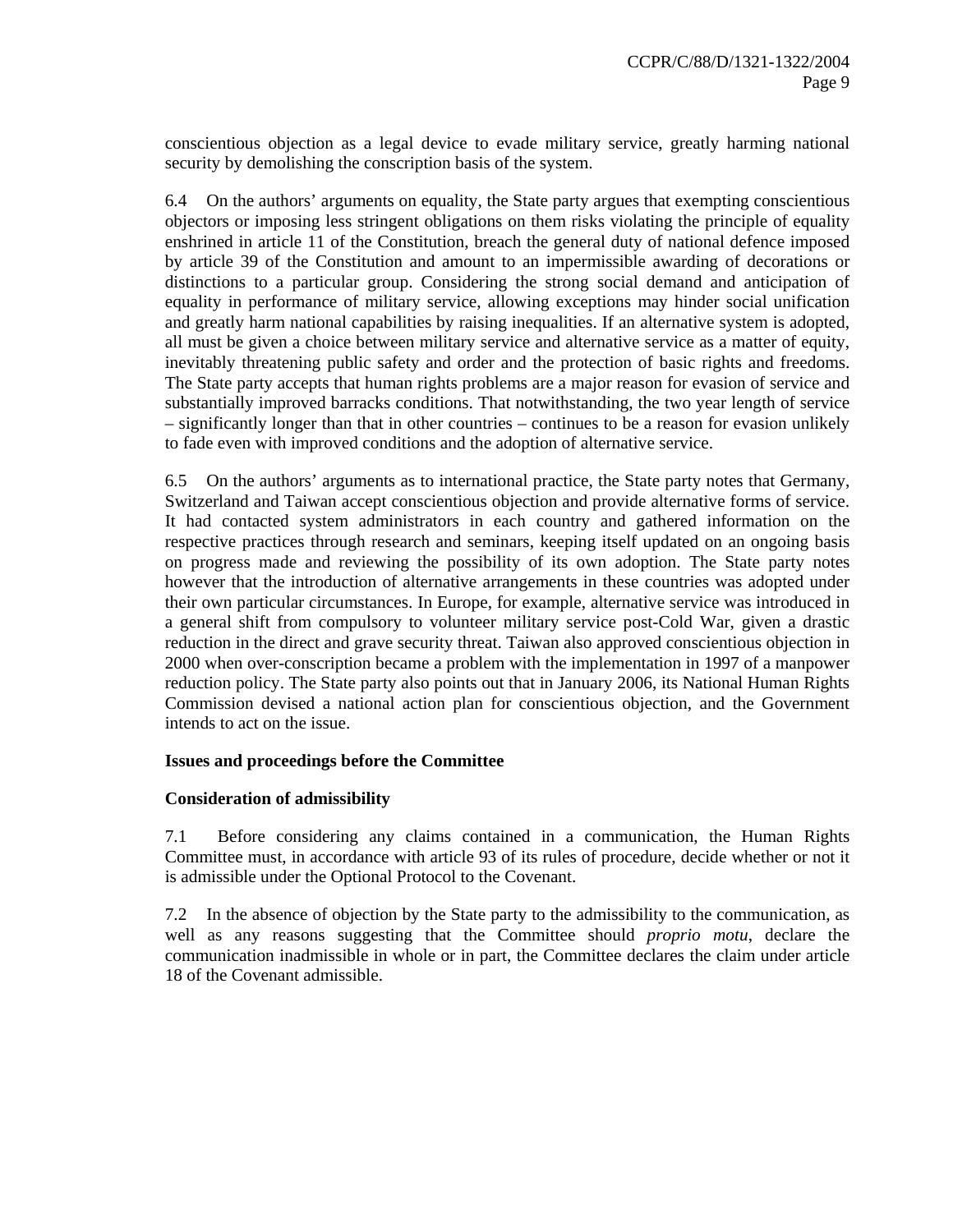# **Consideration of the merits**

8.1 The Human Rights Committee has considered the present communication in the light of all the information made available to it by the parties, as provided in article 5, paragraph 1, of the Optional Protocol.

8.2 The Committee notes the authors' claim that article 18 of the Covenant guaranteeing the right to freedom of conscience and the right to manifest one's religion or belief requires recognition of their religious belief, genuinely held, that submission to compulsory military service is morally and ethically impermissible for them as individuals. It also notes that article 8, paragraph 3, of the Covenant excludes from the scope of "forced or compulsory labour", which is proscribed, "any service of a military character and, in countries where conscientious objection is recognized, any national service required by law of conscientious objectors". It follows that the article 8 of the Covenant itself neither recognizes nor excludes a right of conscientious objection. Thus, the present claim is to be assessed solely in the light of article 18 of the Covenant, the understanding of which evolves as that of any other guarantee of the Covenant over time in view of its text and purpose.

8.3 The Committee recalls its previous jurisprudence on the assessment of a claim of conscientious objection to military service as a protected form of manifestation of religious belief under article 18, paragraph  $1<sup>3</sup>$  It observes that while the right to manifest one's religion or belief does not as such imply the right to refuse all obligations imposed by law, it provides certain protection, consistent with article 18, paragraph 3, against being forced to act against genuinely-held religious belief. The Committee also recalls its general view expressed in General Comment  $22<sup>4</sup>$  that to compel a person to use lethal force, although such use would seriously conflict with the requirements of his conscience or religious beliefs, falls within the ambit of article 18. The Committee notes, in the instant case, that the authors' refusal to be drafted for compulsory service was a direct expression of their religious beliefs, which it is uncontested were genuinely held. The authors' conviction and sentence, accordingly, amounts to a restriction on their ability to manifest their religion or belief. Such restriction must be justified by the permissible limits described in paragraph 3 of article 18, that is, that any restriction must be prescribed by law and be necessary to protect public safety, order, health or morals or the

-

 $3$  In Muhonen v Finland (Case No. 89/1981), for example, the Committee declined to decide whether article 18 guaranteed a right of conscientious objection. In L.T.K. v Finland (Case No. 185/1984), the Committee declined to address the issue fully on the merits, deciding as a preliminary matter of admissibility on the basis of the argument before it that the question fell outside the scope of article 18. Brinkhof v The Netherlands (Case No. 402/1990) addressed differentiation between total objectors and Jehovah's Witnesses, while Westerman v The Netherlands (Case No. 682/1996) involved a procedure for recognition of conscientious objection under domestic law itself, rather than the existence of underlying rights as such. Although the statement was not necessary for its final decision, in J.P. v Canada (Case No. 446/1991) the Committee noted, without further explanation, that article 18 "certainly protects the right to hold, express and disseminate opinions and convictions, including conscientious objection to military activities and expenditures".

<sup>4</sup> General Comment No. 22 (1993), para. 11.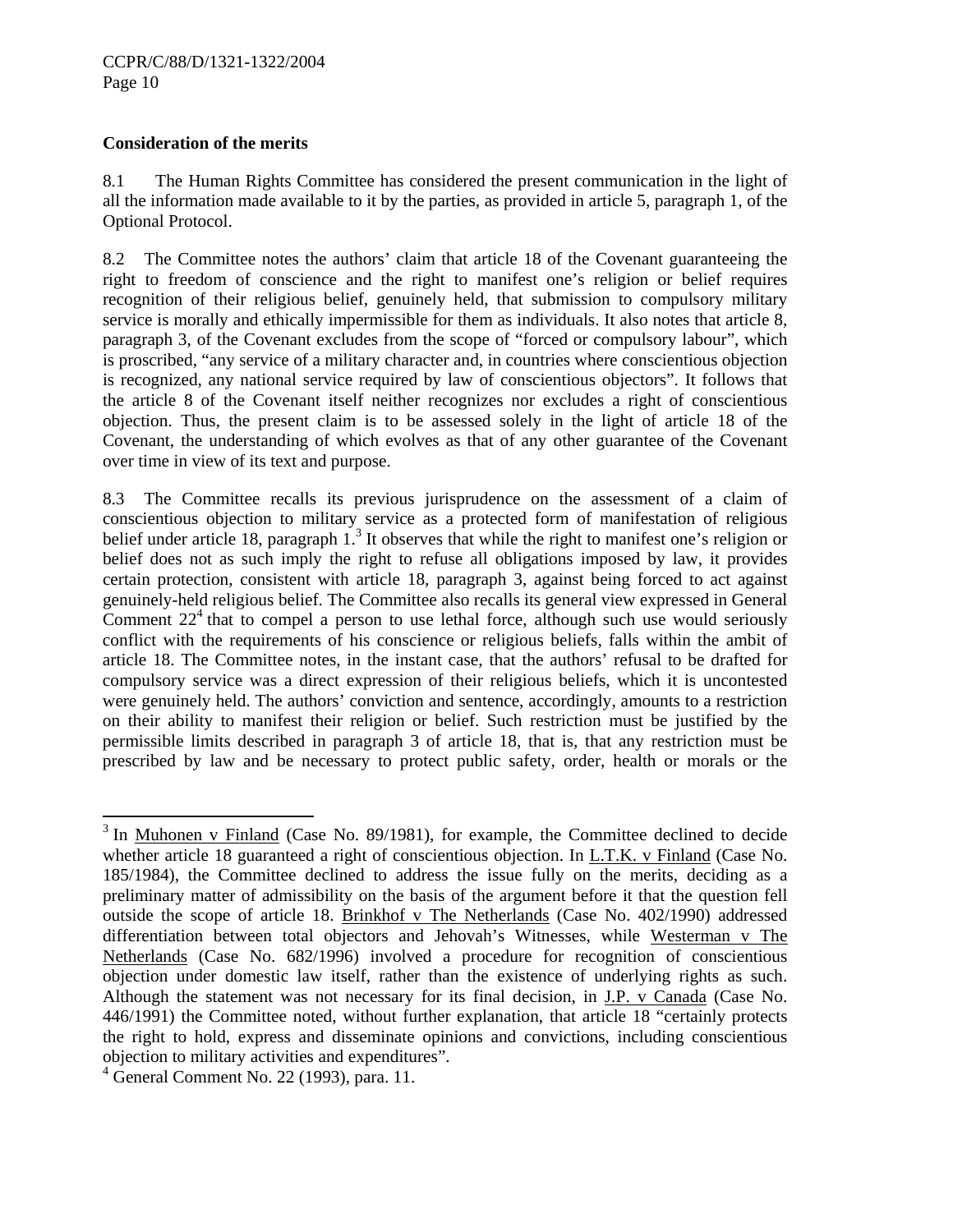fundamental rights and freedoms of others. However, such restriction must not impair the very essence of the right in question.

8.4 The Committee notes that under the laws of the State party there is no procedure for recognition of conscientious objections against military service. The State party argues that this restriction is necessary for public safety, in order to maintain its national defensive capacities and to preserve social cohesion. The Committee takes note of the State party's argument on the particular context of its national security, as well as of its intention to act on the national action plan for conscientious objection devised by the National Human Rights Commission (see paragraph 6.5, *supra*). The Committee also notes, in relation to relevant State practice, that an increasing number of those States parties to the Covenant which have retained compulsory military service have introduced alternatives to compulsory military service, and considers that the State party has failed to show what special disadvantage would be involved for it if the rights of the authors' under article 18 would be fully respected. As to the issue of social cohesion and equitability, the Committee considers that respect on the part of the State for conscientious beliefs and manifestations thereof is itself an important factor in ensuring cohesive and stable pluralism in society. It likewise observes that it is in principle possible, and in practice common, to conceive alternatives to compulsory military service that do not erode the basis of the principle of universal conscription but render equivalent social good and make equivalent demands on the individual, eliminating unfair disparities between those engaged in compulsory military service and those in alternative service. The Committee, therefore, considers that the State party has not demonstrated that in the present case the restriction in question is necessary, within the meaning of article 18, paragraph 3, of the Covenant.

9. The Human Rights Committee, acting under article 5, paragraph 4, of the Optional Protocol to the International Covenant on Civil and Political Rights, concludes that the facts as found by the Committee reveal, in respect of each author violations by the Republic of Korea of article 18, paragraph 1, of the Covenant.

10. In accordance with article 2, paragraph 3 (a), of the Covenant, the State party is under an obligation to provide the authors with an effective remedy, including compensation. The State party is under an obligation to avoid similar violations of the Covenant in the future.

11. Bearing in mind that, by becoming a party to the Optional Protocol, the State party has recognized the competence of the Committee to determine whether there has been a violation of the Covenant or not and that, pursuant to article 2 of the Covenant, the State party has undertaken to ensure to all individuals within its territory and subject to its jurisdiction the rights recognized in the Covenant, and to provide an effective and enforceable remedy in case a violation has been established, the Committee wishes to receive from the State party, within 90 days, information about the measures taken to give effect to the Committee's Views. The State party is also requested to publish the Committee's Views.

[Adopted in English, French and Spanish, the English text being the original version. Subsequently to be issued also in Arabic, Chinese and Russian as part of the Committee's annual report to the General Assembly.]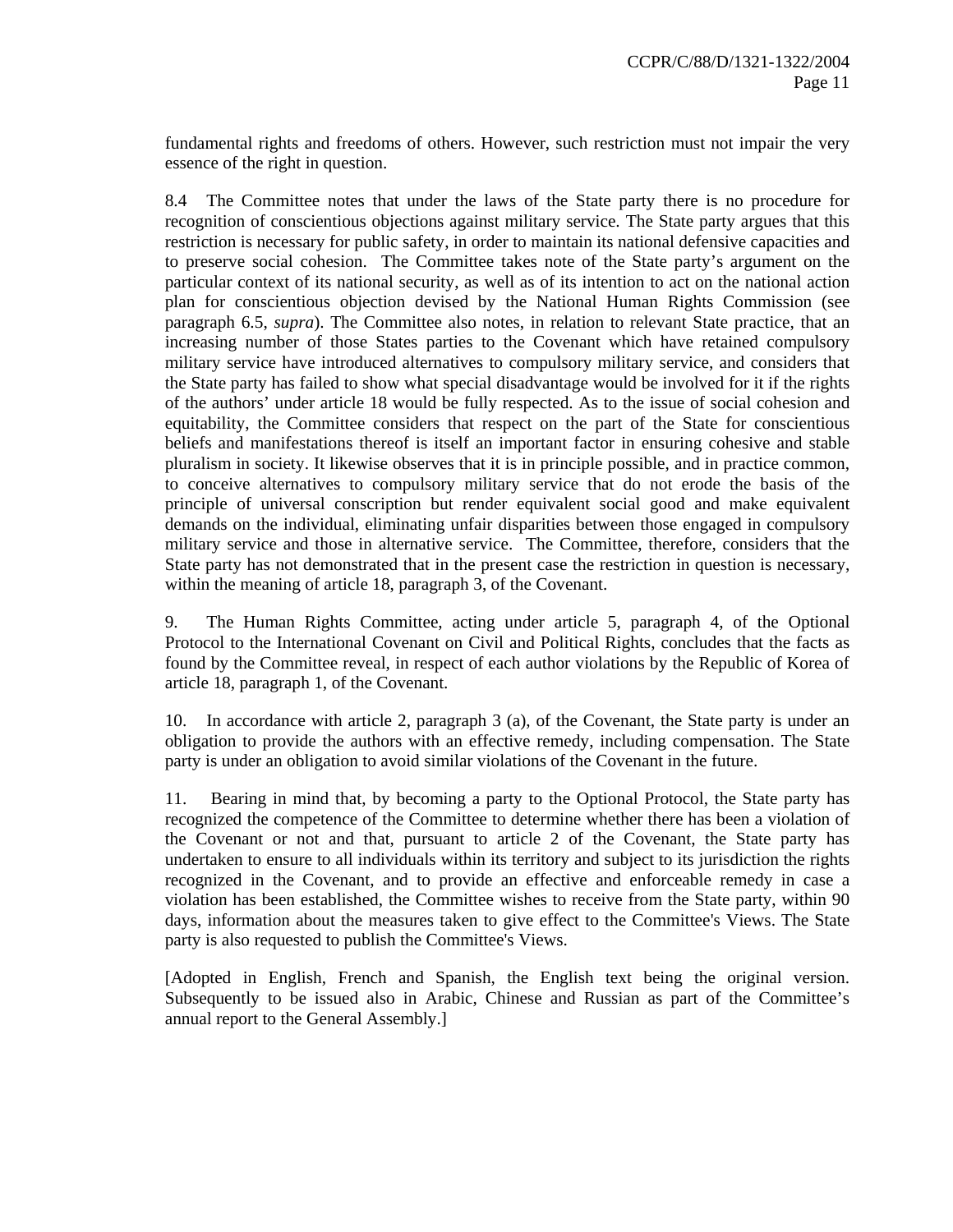#### **APPENDIX**

#### **Dissenting opinion by Committee member Mr. Hipólito Solari-Yrigoyen**

 While I agree with the majority's conclusion in paragraph 9 that the facts before the Committee reveal a violation of article 18, paragraph 1, I disagree with the reasoning of the majority, as will be apparent from the following observations:

#### **Consideration of the merits**

8.2 The Committee notes the authors' claim that the State party breached article 18, paragraph 1, of the Covenant by prosecuting and sentencing the authors for their refusal to perform compulsory military service on account of their religious beliefs as Jehovah's Witnesses.

 The Committee also notes the comment by the State party that article 19 of its Constitution does not grant one the right to object to fulfilling one's military service duty. The State party also argues that conscientious objection may be "restricted" as it may harm national security. The State party concludes that the prohibition of conscientious objection to military service is justified and that, given the wording of article 18, paragraph 3, it does not violate the Covenant. The Constitutional Court (see paragraph 2.7, *supra*) would limit the right to freedom of conscience to a mere right to request the State to consider and protect the objector's right "if possible".

 The fundamental human right to conscientious objection entitles any individual to an exemption from compulsory military service if this cannot be reconciled with that individual's religion or beliefs. The right must not be impaired by coercion. Given that the State party does not recognize this right, the present communication should be considered under paragraph 1 of article 18, not paragraph 3.

8.3 The right to conscientious objection to military service derives from the right to freedom of thought, conscience and religion. As stated in article 4, paragraph 2, of the Covenant, this right cannot be derogated from even in exceptional circumstances which threaten the life of the nation and justify the declaration of a public emergency. When a right to conscientious objection is recognized, a State may, if it wishes, compel the objector to undertake a civilian alternative to military service, outside the military sphere and not under military command. The alternative service must not be of a punitive nature. It must be a real service to the community and compatible with respect for human rights.

 In General Comment No. 22, the Committee recognized this right "inasmuch as the obligation to use lethal force may seriously conflict with the freedom of conscience and the right to manifest one's religion or belief". The same General Comment states that the right to freedom of thought, conscience and religion "is far-reaching and profound", and that "the freedom of thought and the freedom of conscience are protected equally with the freedom of religion and belief".

 Because of their religious beliefs, the authors invoked this right, established in article 18, paragraph 1, to avoid compulsory military service. The prosecution, conviction and prison term imposed on the authors directly violated this right.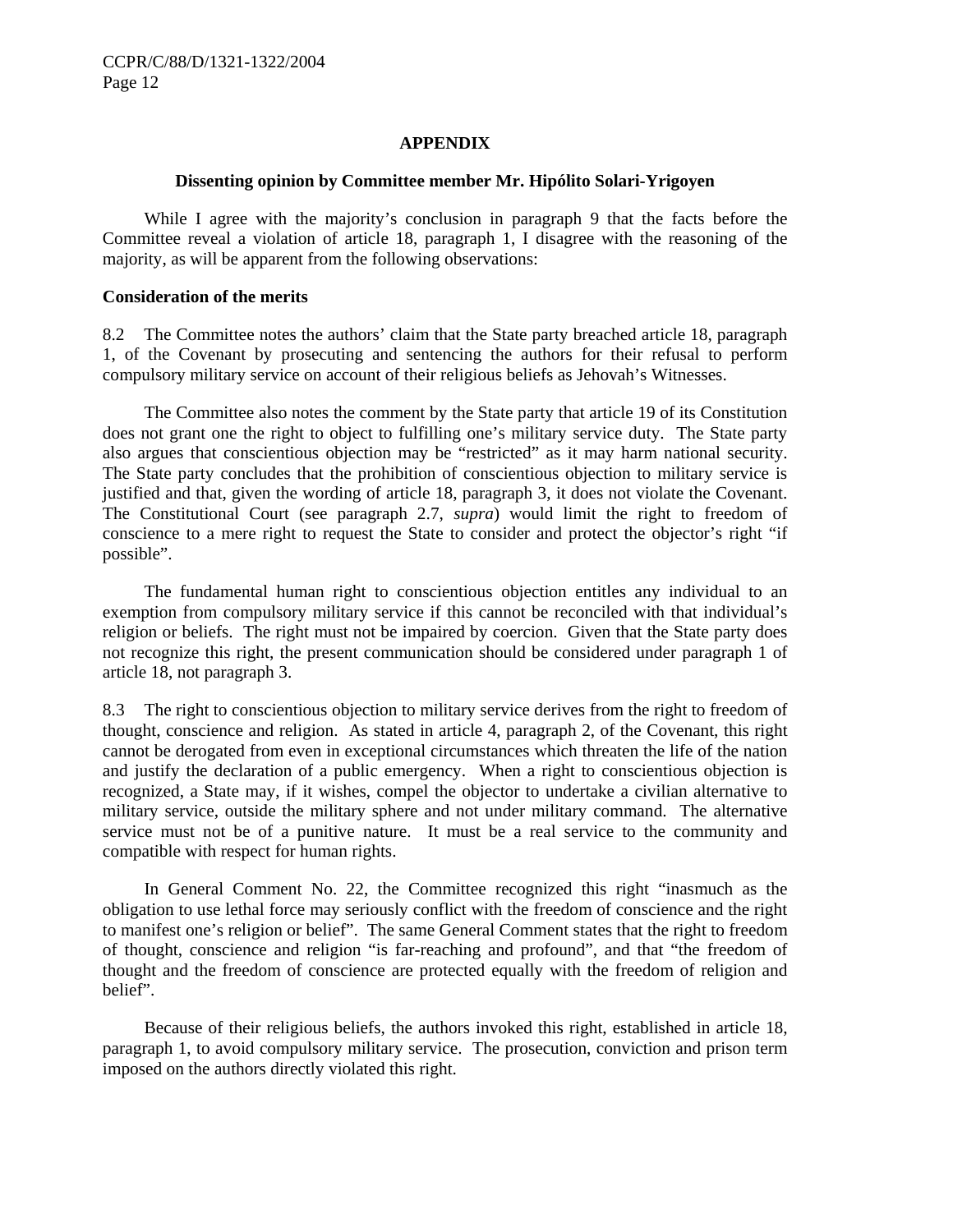The mention of freedom to manifest one's religion or belief in article 18, paragraph 3, is a reference to the freedom to manifest that religion or belief in public, not to recognition of the right itself, which is protected by paragraph 1. Even if it were wrongly supposed that the present communication does not concern recognition of the objector's right, but merely its public manifestation, the statement that public manifestations may be subject only "to such limitations as are prescribed by law" in no way implies that the existence of the right itself is a matter for the discretion of States parties.

 The State party's intention to act on the national plan for conscientious objection devised by the National Human Rights Commission (see paragraph 6.5, *supra*), which the Committee notes in paragraph 8.4, must be considered alongside the statement in paragraph 4.6 that the introduction of any system of alternative service is unlikely. Moreover, intentions must be acted upon, and the mere intention to "act on the issue" does not establish whether, at some point in the future, the right to conscientious objection will be recognized or denied.

9. The Human Rights Committee, acting under article 5, paragraph 4, of the Optional Protocol to the International Covenant on Civil and Political Rights, concludes that the Republic of Korea has, in respect of each author, violated the authors' rights under article 18, paragraph 1, of the Covenant.

(*Signed*): Hipólito Solari-Yrigoyen

[Done in English, French and Spanish, the Spanish text being the original version. Subsequently to be issued in Arabic, Chinese and Russian as part of the Committee's annual report to the General Assembly.]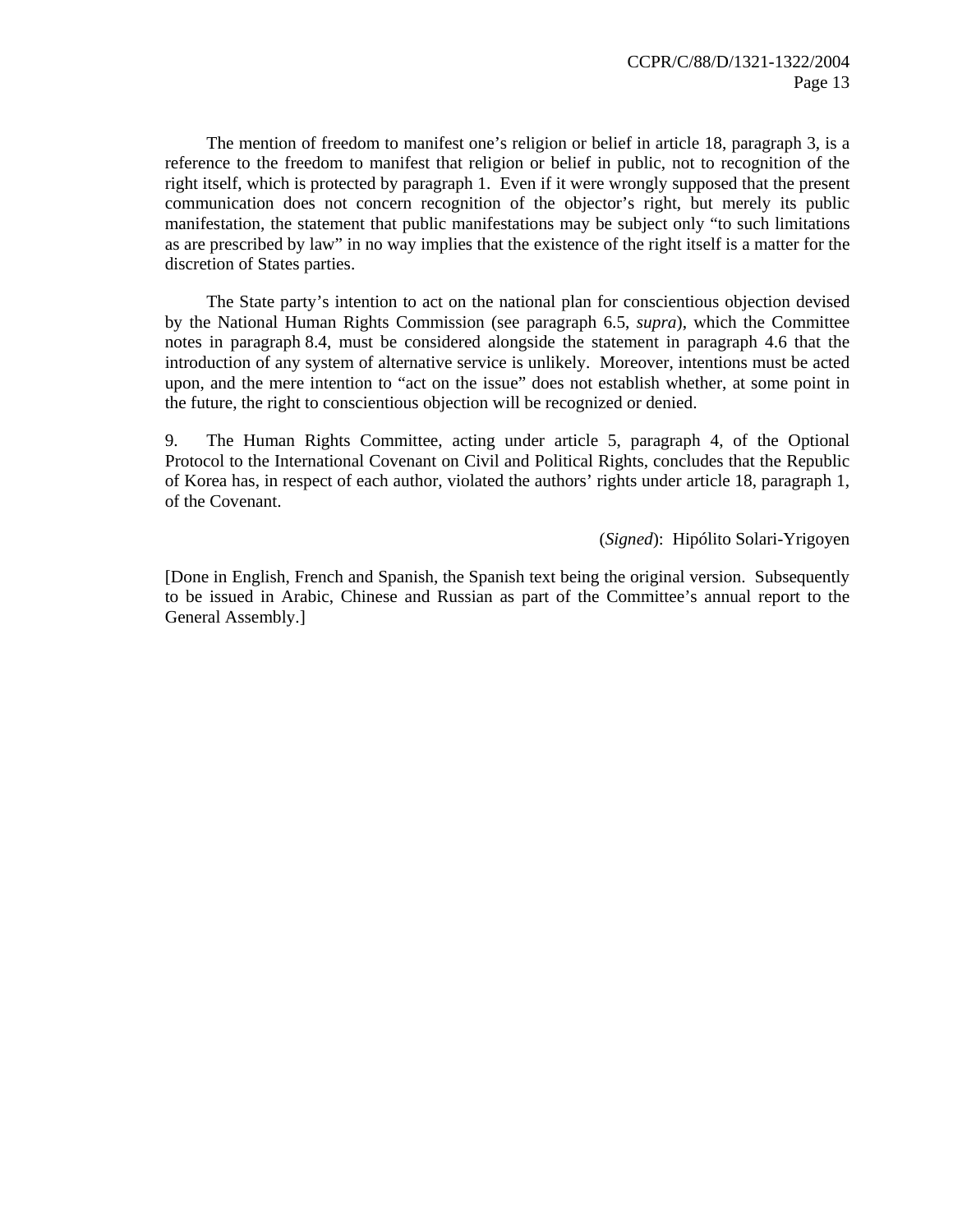#### **Dissenting opinion by Committee member Ms. Ruth Wedgwood**

 I concur with the Committee that a State party wishing to apply the principles of the International Covenant on Civil and Political Rights with a generous spirit should respect the claims of individuals who object to national military service on grounds of religious belief or other consistent and conscientious beliefs. The sanctity of religious belief, including teachings about a duty of non-violence, is something that a democratic and liberal state should wish to protect.

 However, regrettably, I am unable to conclude that the right to refrain from mandatory military service is strictly required by the terms of the Covenant, as a matter of law. Article 18 paragraph 1, of the Covenant states that "Everyone shall have the right to freedom of thought, conscience and religion. This right shall include freedom to have or to adopt a religion or belief of his choice, and freedom, either individually or in community with others and in public or private, to manifest his religion or belief in worship, observance, practice and teaching."

 Article 18 thus importantly protects the right to worship in public or private, to gather with others for worship, to organize religious schools, and to display outward symbols of religious belief. The proviso of article 18 paragraph 3 – that the "Freedom to manifest one's religion or beliefs may be subject only to such limitations as are prescribed by law and are necessary to protect public safety, order, health, or morals or the fundamental rights and freedoms of others" – cannot be used by a state party as a backdoor method of burdening religious practice. The Human Rights Committee has appropriately rejected any attempt to limit the protections of article 18 to "traditional" religions or to use forms of administrative regulation to impede or deny practical implementation of the right to worship.

 But article 18 does not suggest that a person motivated by religious belief has a protected right to withdraw from the otherwise legitimate requirements of a shared society. For example, citizens cannot refrain from paying taxes, even where they have conscientious objections to state activities. In its present interpretation of article 18, seemingly differentiating military service from other state obligations, the Committee cites no evidence from the Covenant's negotiating history to suggest that this was contemplated. The practice of States parties may also be relevant, whether at the time the Covenant was concluded or even now. But we do not have any record information before us, most particularly, in regard to the number of parties to the Covenant that still rely upon military conscription without providing de jure for a right to conscientious objection.

 To be sure, in the "concluding observations" framed upon the examination of country reports, the Human Rights Committee has frequently encouraged states to recognize a right of conscientious objection to military practice. But these concluding observations permissibly may contain suggestions of "best practices" and do not, of themselves, change the terms of the Covenant. It is also true that in 1993, the Committee stated in "General Comment 22", at paragraph 11, that a right to conscientious objection "can be derived" from article 18. But in the interval of more than a decade since, the Committee has never suggested in its jurisprudence